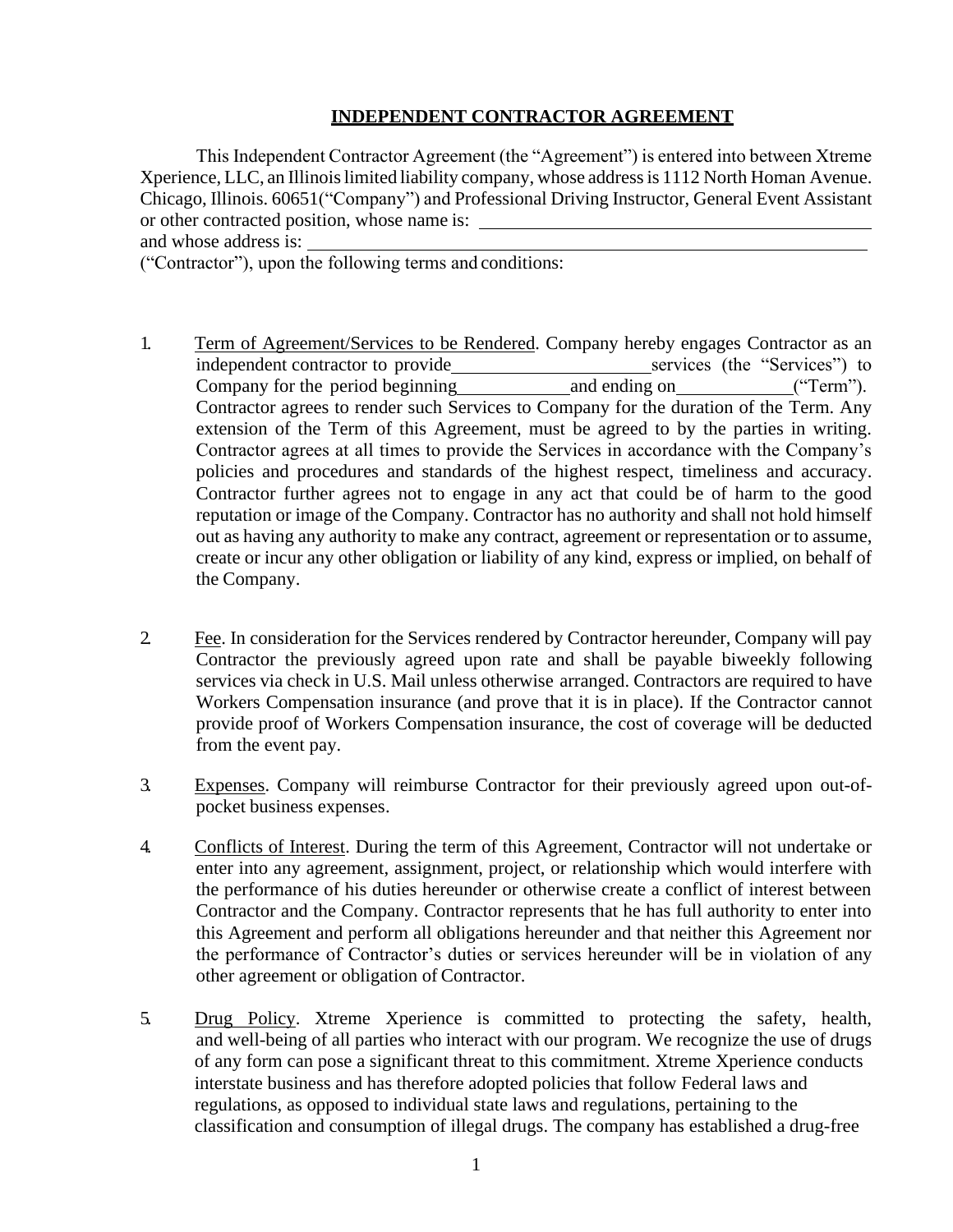workplace policy, which balances our respect for the individual and the necessity to maintain a drug-free environment. This policy applies to all individuals providing services on behalf of the company, including full-time, part-time, exempt, non-exempt, seasonal, temporary, and contracted employees. All such classifications of employees and participating guests will be under observation by individuals trained in recognizing signs of substance influence and are subject to management's decision to dismiss and individual from company events for related observations. Dismissal under such circumstances will result upon a determination reached by at least (2) members of management who confirm recognized behaviors that suggest reasonable suspicion of the use, possession or impairment of an individual. An individual dismissed under such circumstances will be unpaid for the day or asked to be sent for a drug test based on (but not limited to) the observations of at least (2) members of management. Management must observe specific behaviors to identify establish reasonable suspicion that an individual is under the influence of drugs or alcohol in order to request related testing.

- 1. Termination. Should Contractor fail to perform his Services hereunder or otherwisebreach this Agreement in any respect, Company shall have the immediate right to terminate this Agreement at any time with or without notice and without any further obligation to Contractor. Company shall also have the right to terminate this Agreement at any time for convenience upon five (5) days prior written notice to Contractor.
- 2. Independent Contractor. In the performance of the services, work, duties, and obligations set forth in this Agreement, Contractor is and will be at all times acting and performing as independent contractor. Contractor understands and agrees that he is not entitled to receive any employment compensation, commissions, or benefits under this Agreement except aforementioned contractor fee and expense reimbursement(s). As an independent contractor, Contractor agrees to be solely responsible for filing such tax returns and paying such self-employment taxes as may be required by law or regulation. No withholding or payroll taxes will be paid by Company on behalf of Contractor, and Company will issue to Contractor a Form 1099 with respect to the fees paid to Contractor hereunder.
- 3. Miscellaneous and Liability
	- 3.1 Governing Law. This Agreement shall be governed by and construed in accordance with the substantive laws of the State of Illinois. The parties hereby subject themselves to the exclusive jurisdiction of Cook County, Illinois in all suits or other enforcement actions arising out of or related to this Agreement.
	- 3.2 Severability/Waiver. The parties agree that each provision or term of this Agreement is intended to be severable from the others so that if any particular provision or term hereof is or determined to be illegal or invalid for any reason whatsoever, such illegality or invalidity shall not affect the legality or validity of the remaining provisions and terms hereof. The failure of either party to insist on performance of any term or condition of this Agreement, or the waiver of any such term or condition, shall not be construed as a waiver of any other term or condition.
	- 3.3 Waiver. Contractor fully understands (a) the services are dangerous and involves risks and damages of serious bodily injury, including, but not limited to permanent disability, paralysis, death and property damage (the "risks"); (b) these risks may be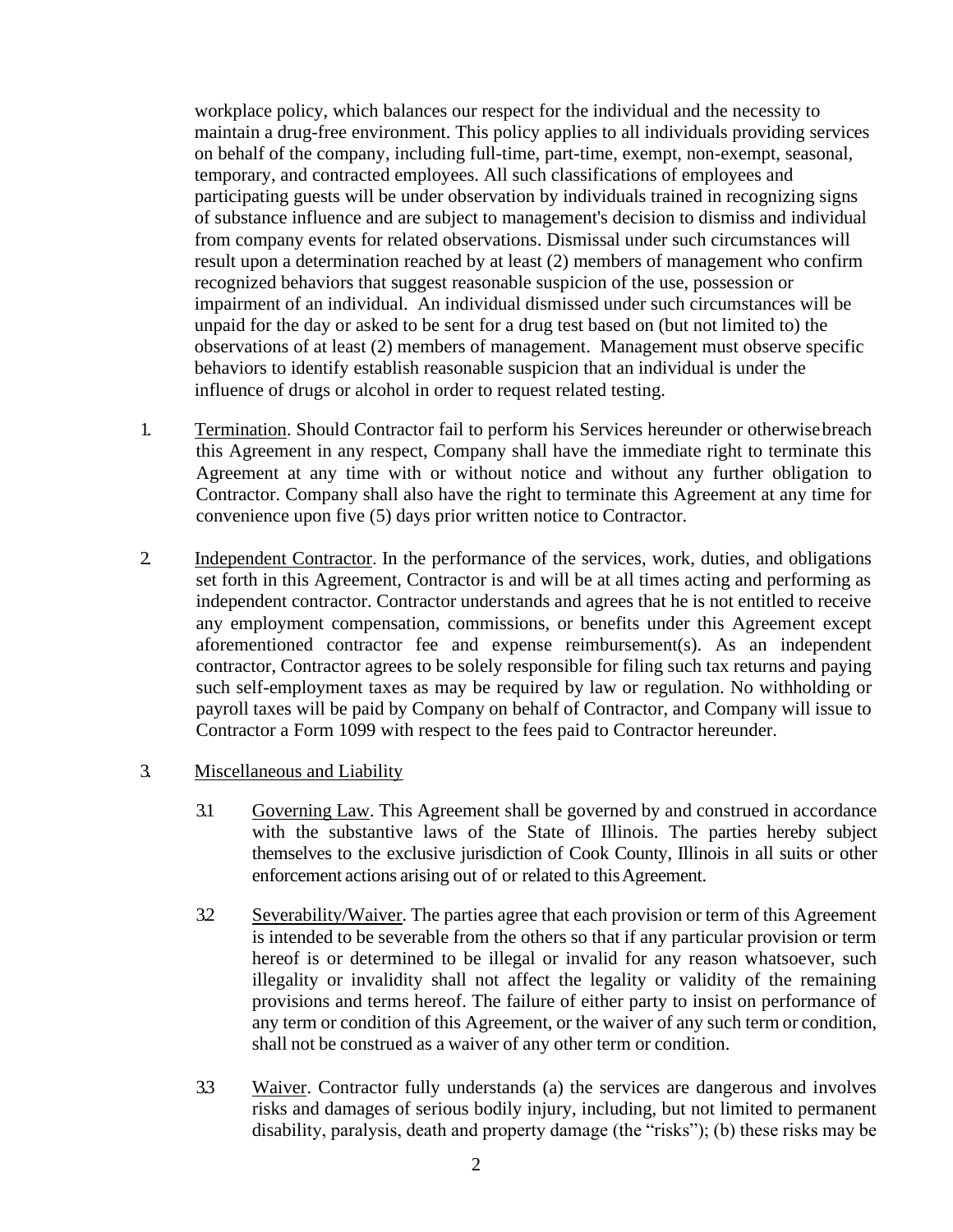caused by contractor's own actions or inactions, the actions of others participating in the events for which the services are provided, the rules of the events, the condition and layout of the premises and equipment for the events, or the negligence of the releases; and (c) there may be other risks not known or that are not readily foreseeable at the time and throughout the events. Contractor further understands the events for which the services are provided involve precision driving and high speeds and contractor herby accepts and assumes all such risks, both known and unknown, and assumes all responsibility for personal losses, costs and/or damages following any such injury, personal property damage, disability, paralysis or even death, even if caused, in whole or in part, by the negligence of the releasees. As such, contractor hereby forever releases, discharges and covets not to sue the track operators, track owners, car owners, car operators, sponsors, advertisers of the events, the company and each of their respective heirs, directors, officers, members, managers, shareholders, employees, agents, representatives, successors and assigns (collectively the "releasees"), from any and all liability that contractor, his or her personal representatives, heirs and next of kin may have against the releasees for any and all loss or damages, and any claim or demands therefore on account of injury to the person or personal property or resulting in death of contractor, whether caused by the negligence of the releasees or otherwise while contractor is providing the services for the event or as a spectator at the events.

- 3.4 Notwithstanding anything herein to the contrary, the Company hereby releases Contractor from any and all claims, liabilities or damages arising out of or related to the Services, except to the extent such claims, liabilities or damages is due to the negligence or willful misconduct of Contractor.
- 3.5 Notices. All notices and other communications hereunder shall be documented and delivered via email.
- 3.6 Counterparts. This Agreement may be executed with counterpart signature pages or in two or more counterparts (including facsimile or electronic PDF transmission of such signature pages), all of which shall be considered one and the same agreement and each of which shall be deemed an original.
- 3.7 Assignment. This Agreement may not be assigned by Contractor, without the written consent of the Company, in its sole discretion.
- 3.8 Entire Agreement. This Agreement constitutes the entire agreement between the parties regarding the subject matter hereof and may be modified only with a written instrument duly executed by both of the parties hereto. No person has any authority to make any representation or promise on behalf of Contractor or Company that is not set forth herein, and Contractor and Company acknowledge that this Agreement has not been executed in reliance upon any representation or promise except those contained herein. Upon the termination or expiration of this Agreement, neither party shall have any duty or obligation to the other party except as provided for expressly herein.